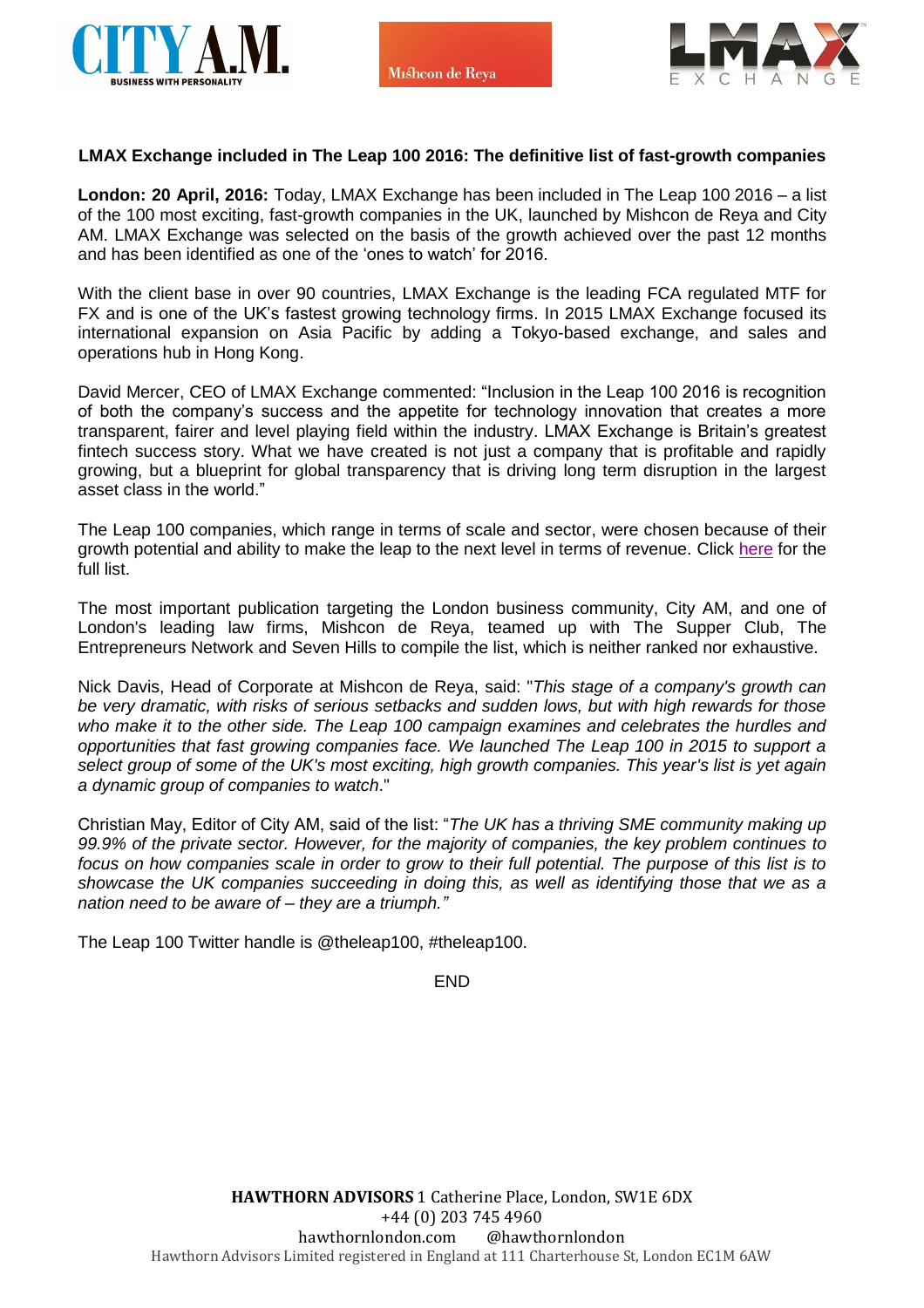# **NOTES TO THE EDITORS**



**Media contacts: For LMAX Exchange press enquiries, please contact:** Barbara Pozdorovkina Email: [press@lmax.com](mailto:press@lmax.com) Tel: +44 (0)20 3192 2510

# **For all other media enquiries, contact:**

John Evans, Hawthorn Advisors<br>
Email: john.evans@hawthornlondon.com
<br>
Email: rose.schreiber@hawthornlon Tel: +44 (0)20 3745 4961 Tel: +44 (0) 20 3745 4971

Email: rose.schreiber@hawthornlondon.com

## **Methodology:**

The Leap 100 is compiled based on research conducted by Mishcon de Reya, City AM, The Supper Club and The Entrepreneurs Network, into high-growth companies in the UK which have both reached (or are close to reaching) the £10m revenue mark in the preceding five years and have the ambition to double in size in the next three years. These companies have a proven record of taking the business from start up to high growth phase and have an established team working to drive the business forward.

## **About LMAX Exchange**:

Recognised as one of the UK's fastest growing technology firms for three consecutive years (2015, 2014 and 2013 Sunday Times, Tech Track 100), LMAX Exchange is the leading MTF for FX, authorised and regulated by the FCA. Servicing retail brokers, funds, corporates, asset managers and banks, LMAX Exchange delivers a unique vision for global FX trading - a transparent, neutral, level playing field for all market participants, regardless of status, size or activity levels.

The LMAX Exchange OPEN order book is driven by streaming, no 'Last Look' limit orders supplied by General Member liquidity providers. LMAX Exchange offers a range of key products, including spot FX, precious metals, commodities and equity indices, with complete pre and post-trade transparency and order execution where no 'last look' is standard. Orders are executed in strict price/time priority at an average speed of 4ms.

LMAX Exchange – the emerging benchmark for global FX.

LMAX Limited operates a multilateral trading facility (MTF). Authorised and regulated by the Financial Conduct Authority, FCA Registered no. 509778.

#### [www.lmax.com](http://www.lmax.com/)

#### **About City AM:**

City A.M. is a free daily business newspaper, distributed at commuter and professional hotspots throughout London and the surrounding area, as well as 1,600 offices throughout the City, Canary Wharf and other areas of high business concentration. The paper employs an editorial team of 27 across its four daily sections – news, business features and investment, lifestyle and sport – and has an active website, CityAM.com.

City AM and CityAM.com has a daily readership in excess of 399,000 professionals. The newspaper has a distribution figure of 97,974 and its readers are professionals, in full-time work and with an average salary of over £87,000 per annum - three times the national average.